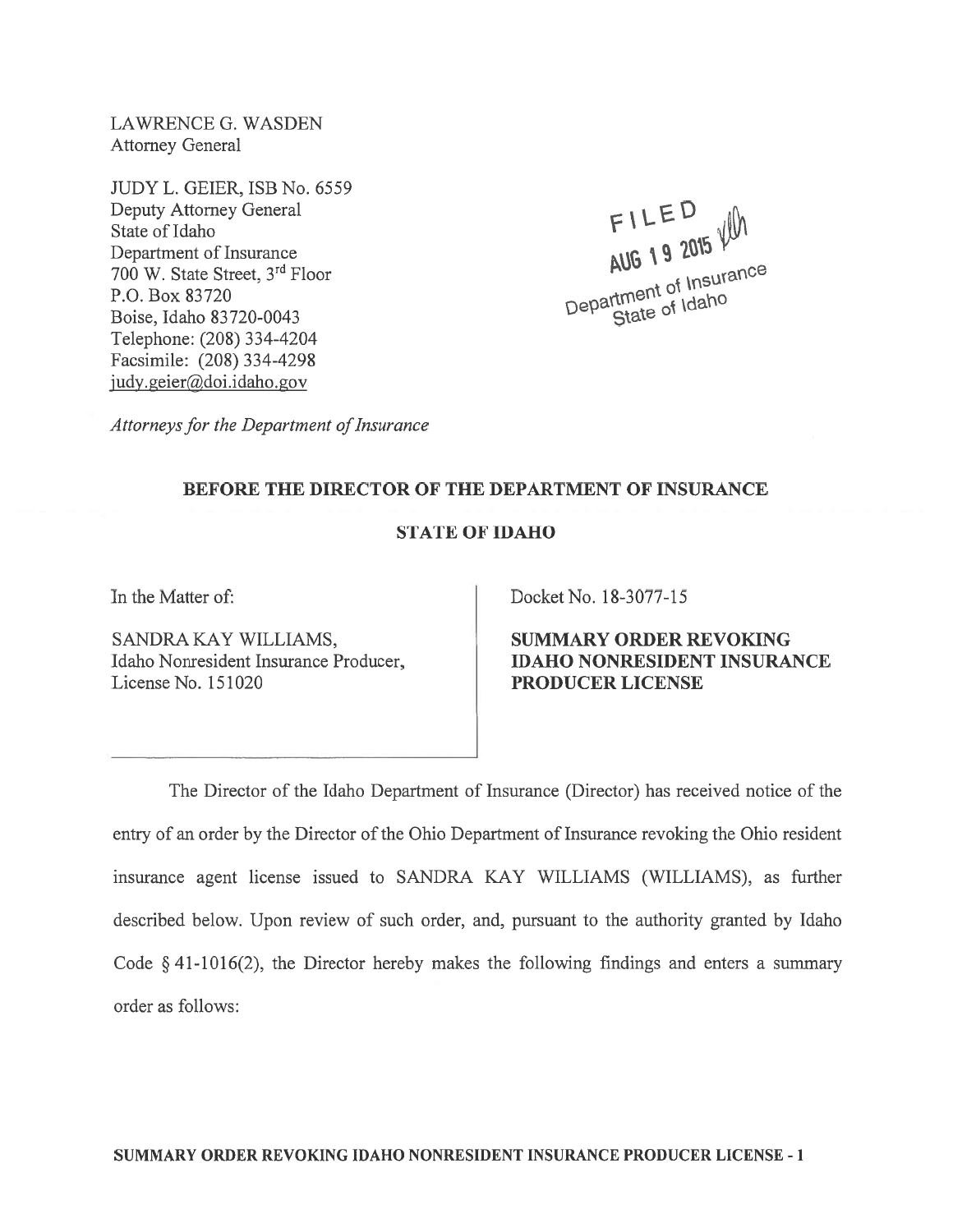#### FINDINGS OF FACT

1. WILLIAMS, at all times relevant hereto, was licensed as <sup>a</sup> resident insurance agen<sup>t</sup> in the state of Ohio.

2. On or about August 3, 2015, the Director of the Ohio Department of Insurance entered an Order of Revocation, revoking WILLIAMS' Ohio resident insurance agen<sup>t</sup> license based on WILLIAMS' failure to pay administrative costs assessed by the Ohio Department of Insurance and to resolve outstanding tax liens.

3. WILLIAMS has been continuously licensed as an Idaho nonresident insurance producer, holding license number 151020 from the date of the initial issuance of such license on April 11, 2007, to the presen<sup>t</sup> date.

## CONCLUSIONS OF LAW

4. Idaho Code § 41-1016(2) provides that the Director shall, without hearing, suspend for not more than twelve (12) months, or shall revoke or refuse to continue any insurance producer license issued under title 41, chapter 10, Idaho Code, where the Director has received <sup>a</sup> final order of suspension, revocation or refusal to continue issued by the insurance regulatory official or court of jurisdiction of the licensee's home state. Based on the foregoing, the Director finds that the circumstances set forth above justify the revocation of WILLIAMS' Idaho nonresident insurance producer license, pursuan<sup>t</sup> to Idaho Code § 41-1016(2).

#### ORDER

NOW, THEREFORE, IT IS HEREBY ORDERED that Idaho Nonresident Insurance Producer License No. 151020 issued to WILLIAMS is hereby REVOKED, effective immediately.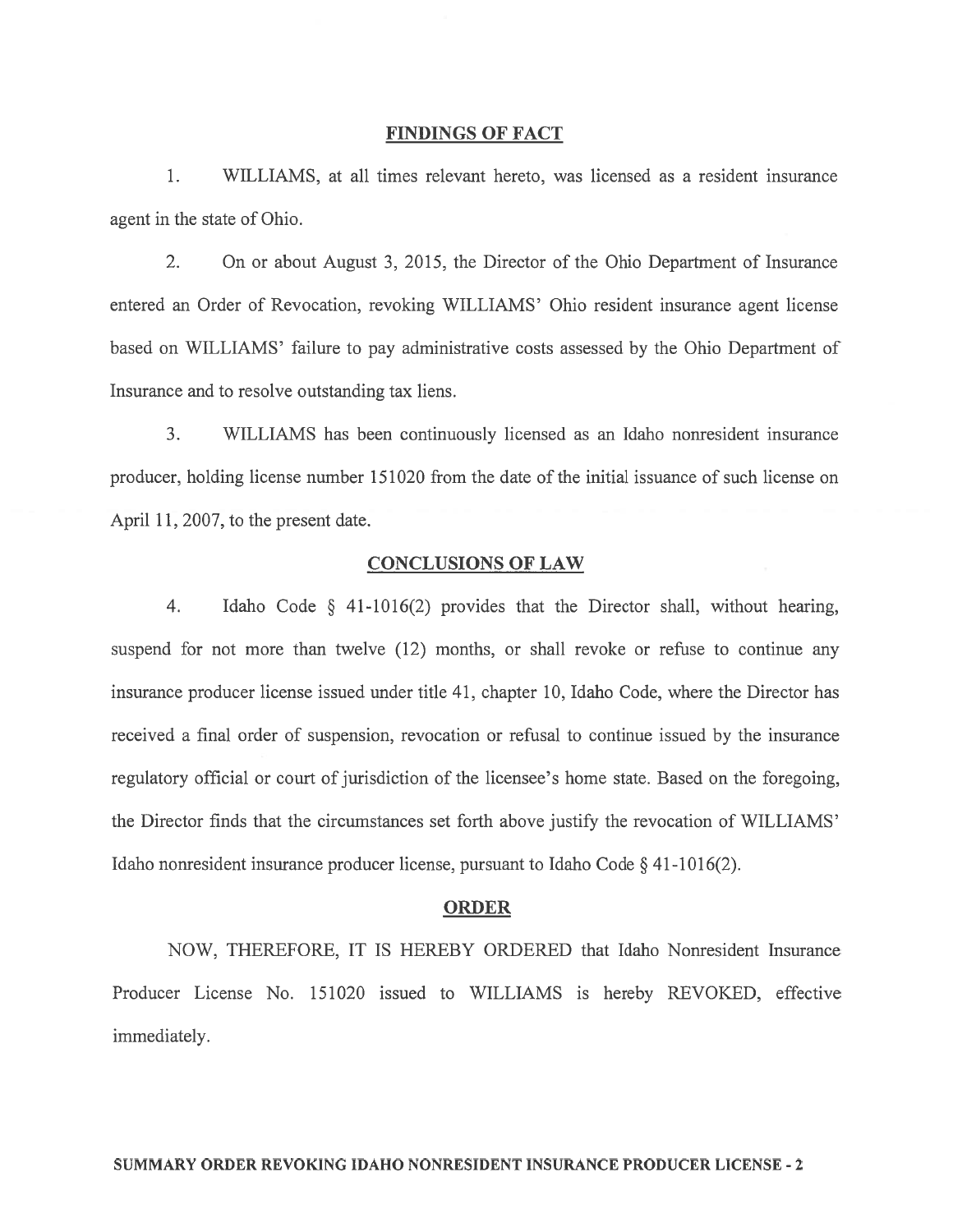IT IS FURTHER ORDERED, pursuan<sup>t</sup> to Idaho Code § 41-1027(1), that WILLIAMS shall immediately return Idaho Nonresident Insurance Producer License No. 151020 to the Idaho Department of Insurance at the following address: 700 West State Street, P.O. Box 83720, Boise, Idaho, 83720-0043.

DATED this  $\sqrt{\frac{1}{2}}$  day of August, 2015.

STATE OF IDAHO DEPARTMENT OF INSURANCE

Jan L. Comera

DEAN L. CAMERON **Director** 

# NOTIFICATION OF RIGHTS

This is <sup>a</sup> final order of the Director. Any party may file <sup>a</sup> motion for reconsideration of this final order within fourteen (14) days of the service date of this order. The agency will dispose of the petition for reconsideration within twenty-one (21) days of its receipt, or the petition will be considered denied by operation of law. See Idaho Code § 67-5246(4).

Pursuant to Idaho Code  $\S$ § 67-5270 and 67-5272, any party aggrieved by this final order may appeal this order by filing <sup>a</sup> petition in the district court of the county in which:

- i. A hearing was held,
- ii. The final agency action was taken,
- iii. The party seeking review of the order resides, or operates its principal place of business in Idaho, or
- iv. The real property or personal property that was the subject of the agency action is located.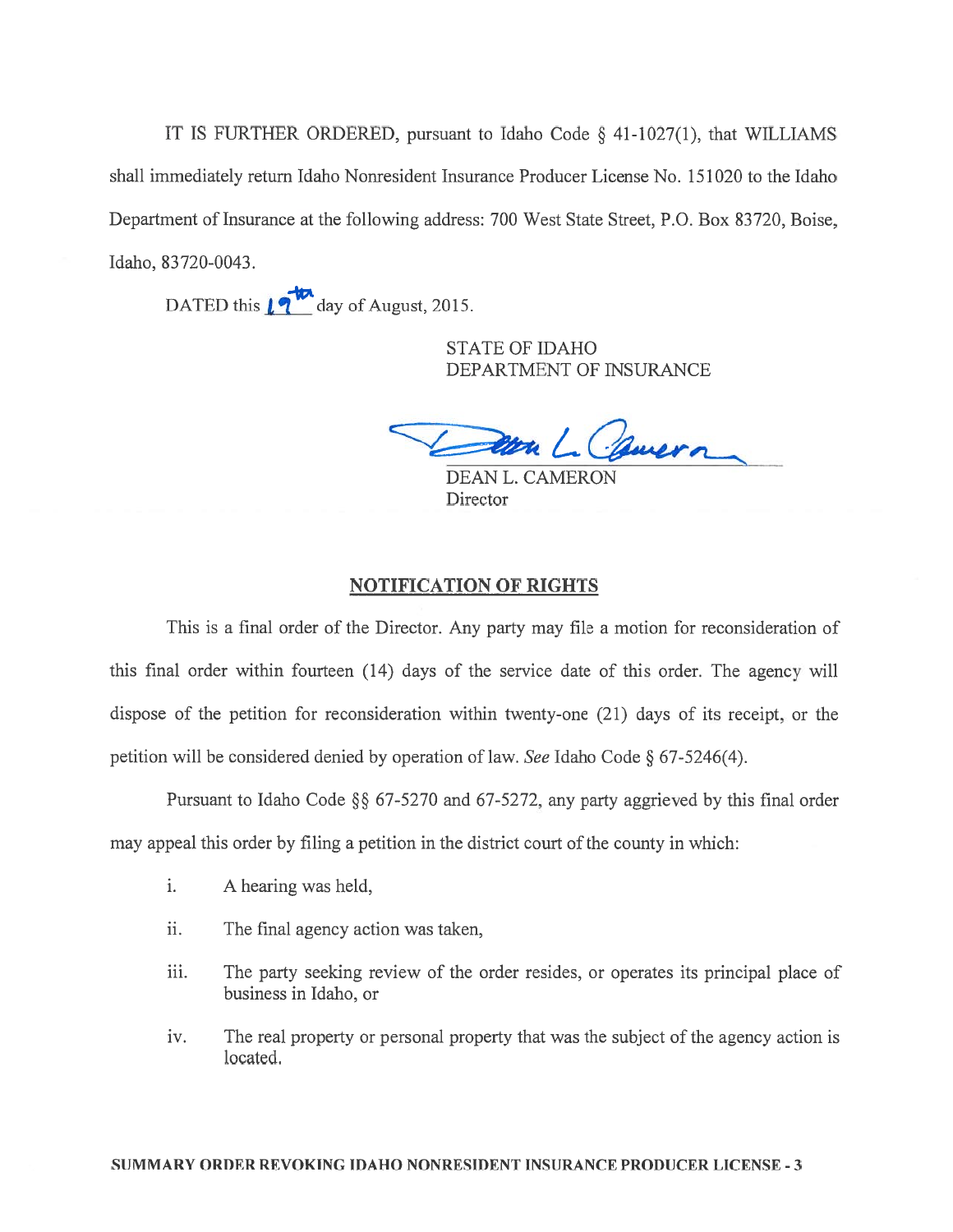An appeal must be filed within twenty-eight (28) days of (a) the service date of this final order, (b) an order denying petition for reconsideration, or (c) the failure within twenty-one (21) days to gran<sup>t</sup> or deny <sup>a</sup> petition for reconsideration, whichever is later. See Idaho Code § 67-5273. The filing of an appea<sup>l</sup> to district court does not itself stay the effectiveness or enforcement of the order under appeal.

### NOTICE REGARDING REPORTABLE PROCEEDINGS

The foregoing is considered <sup>a</sup> reportable administrative proceeding. As such, it is <sup>a</sup> public record and is public information that may be disclosed to other states and reported to companies as to which the Respondent is actively appointed. This information will be reported to the National Association of Insurance Commissioners (NAIC) and will appear in the online searchable database of the Idaho Department of Insurance. The Respondent should be aware that this proceeding must be disclosed on any insurance license application and must be reported to any and all states in which the Respondent holds an insurance license.